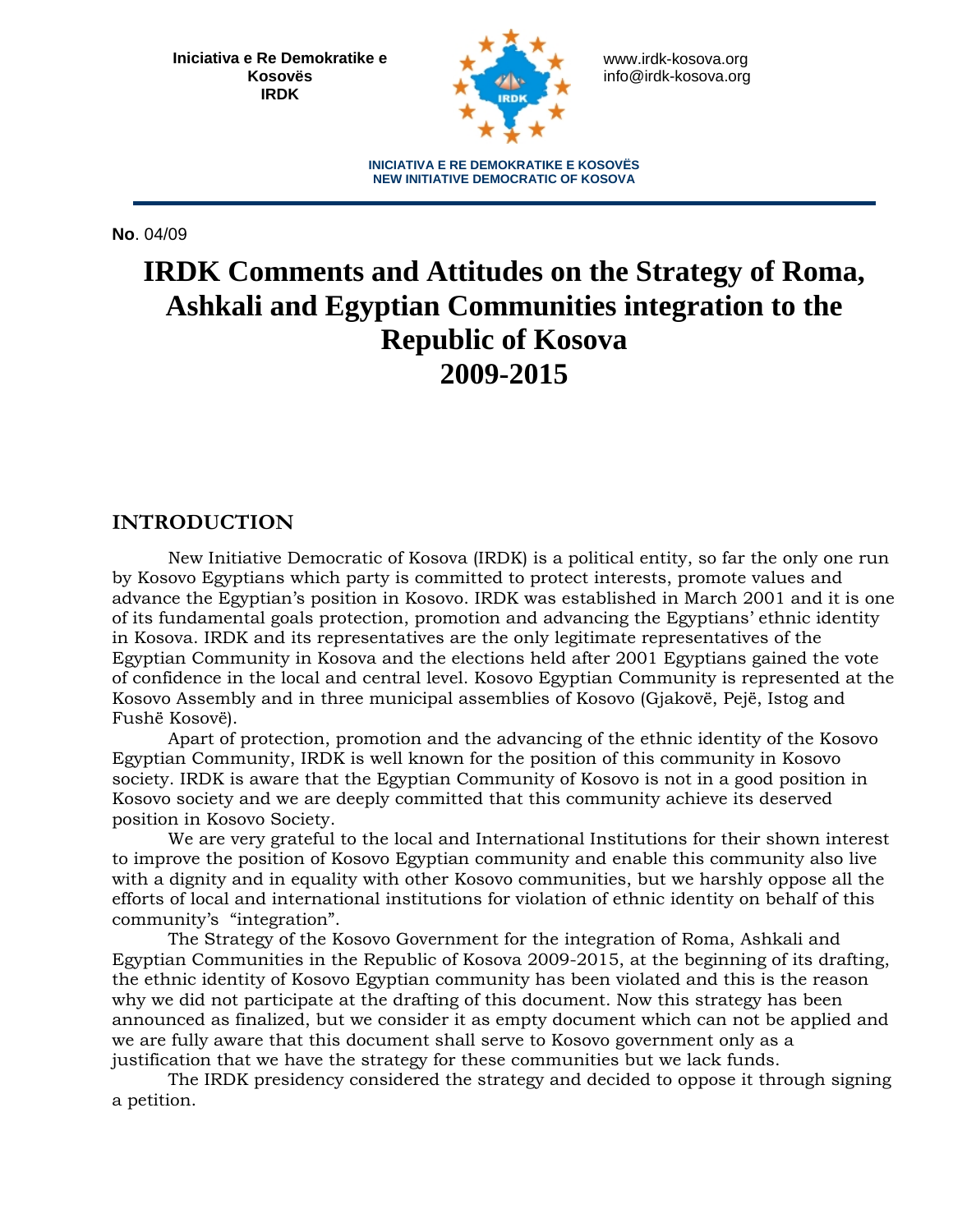# **Shortcomings of the Strategy of Roma, Ashkali and Egyptian Communities integration in the Republic of Kosova 2009-2015**

## **I. Violation of Ethnic Identity**

Though the document is named Strategy for Integration of Roma, Ashkali and Egyptian communities, this strategy has been drafted only for one community and only symbolically are mentioned other communities which fact resulted with an increase of the document's volume, therefore the document as a whole is dedicated to Roma Community in Kosovo. In the document there is no mention of specifics and distinctions between these communities , on contrary, there are only problems of Roma community mentioned.

All the figures and other references in terms of the situation of these communities are given only as a figure or a percentage of Roma, Ashkali and Egyptian communities, but there was given a single figure without clarifying how many of them are Roma, Ashkali or Egyptians (see table on page 8 & 9).

In all references of this document, like referring Roma, Ashkali and Egyptian Community, it exists only one figure, one percentage, only one taken measure, one conclusion, one recommendation and nowhere in the document is found anything that is referred to each community. This document explains that:

- Each Roma community member is Roma, Ashkali and Egyptian
- Each Ashkali is Roma, Ashkali and Egyptian
- Each Egyptians is Roma, Ashkali and Egyptian

We are very much aware that Kosovo Egyptians have very same problems like Kosovo Roma or Bosnian or Albanian Communities have. Colour, Education problems, poverty, infrastructure problems and other similar problems can not be said that are not Roma, Ashkali or Egyptian communities' problems, but ethnic, linguistic, cultural and social differences among Roma community in one side and Egyptian and Ashkali communities in the other hand results that these problems are not resolved using the same formula.

## **II. Content of the document**

The document consists of a declaration which consists of:

### - **Incomplete findings of "Communities" real problems**

Reference to the details regarding the position of "communities" are not the original ones, they are coming from international organizations:

- o UNDP,
- o The Institute of Open Society, Programme for Supporting Education, Monitoring Roma Education,
- o Institute of Open Society, Programme of Public Health, List of facts for Public Health: Ignored: Roma and their Access to Health Care in the Eastern Europe and South-East Europe
- o European Council
- o UNHCR
- o OSCE etc.

Findings of Communities' position, basically were taken by UNDP data base and one of the footnotes (page 61) reads the following: "*UNDP, Poverty faces, Faces of Hope. Bratislava 2005. Most of the countries do not recognize Ashkali and Egyptians as particular ethnic group. Therefore, in the most of international editions only Roma community is mentioned having in mind that within this community are also Ashkali and Egyptian communities".*

Most of the findings are based on the reports released by above-mentioned organisations and these are reports for European Roma, Roma of South-east Europe or Roma of the region.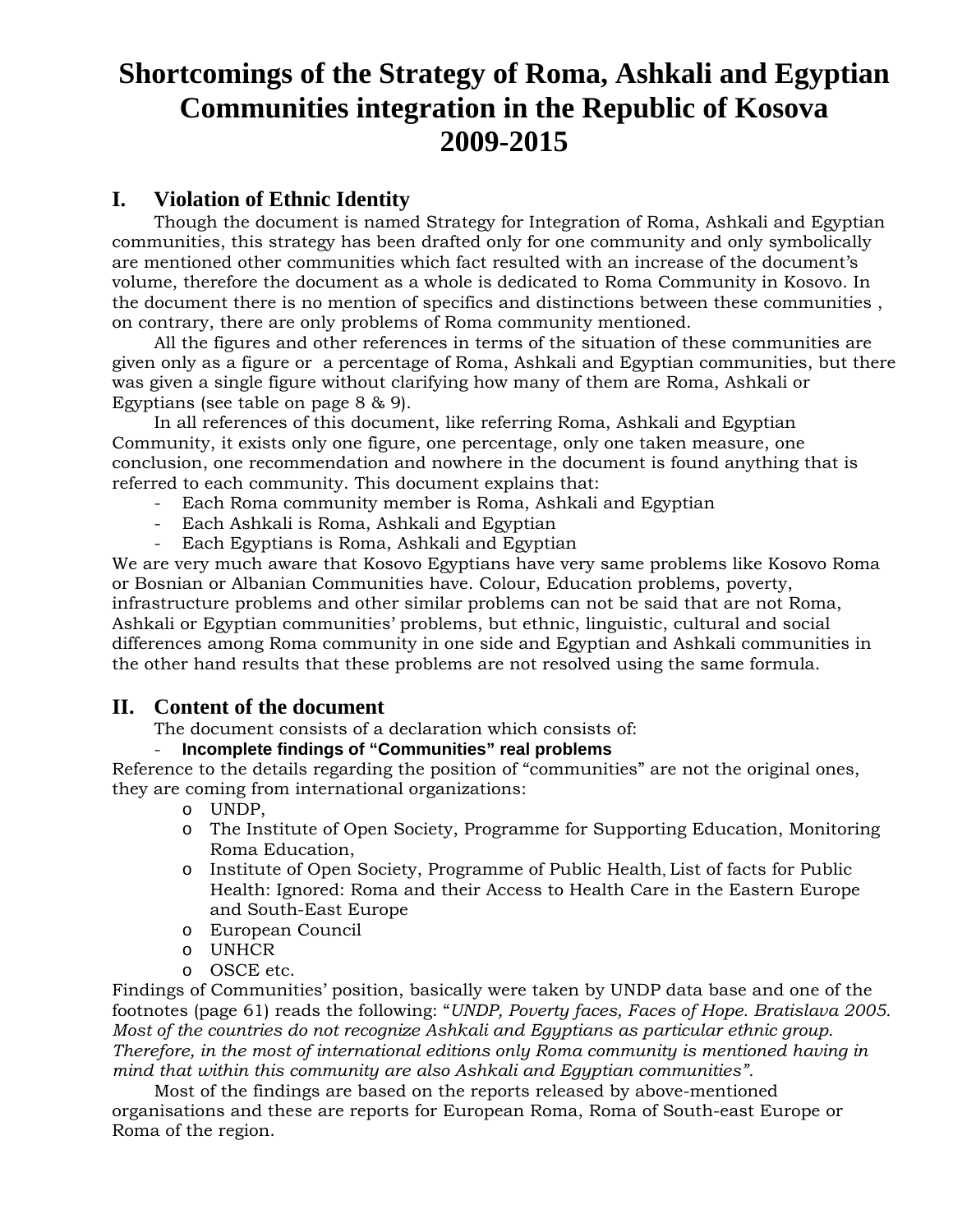#### - **Numerous unreal promises for resolving problems**

There are numerous promises given for solving problems, promises that are similar to those given at the pre-election campaign, it is a collection of copies of the Strategies for Roma Integration at the Central Europe and the South-East Europe, it is a bunch of wishes of the drafters of the document.

The proposed measures at the document for resolving one of the most important problem of the Egyptian community and other communities, the problem of employment, one of the paragraphs reads: "*Ministry of Finances and Economy in cooperation with donators and other relevant financial institutions shall apply measures which will encourage the selfemployment of Roma, Ashkali and Egyptian families.*", but nowhere in the document is mentioned what are the concrete measures to be applied for this problem.

This document gives tasks for Kosovo government thinking that within the Government is everything perfectly functioning by forgetting that, Kosovo government took the competences in compliance with the Constitution of the Republic of Kosova at the second half of 2008. You get an impression that Kosovo Government will be concentrated on solving the identified problems and it was not taken into account that the identified problems are not only problems belonging to Roma, Ashkali and Egyptian communities and the fact that without having a progress in the economy, there are no possible ways to resolve most of the identified problems.

It is foreseen in the document a legislation intervention, creation of local strategies aiming the integration of these communities and creation of mechanisms for implementation of the strategy. It may happen legislation interventions and creation of mechanisms, but these mechanisms will be non-functional as the practice showed that the existing mechanisms like Ministry of returns and Communities, Municipal Communities' Offices, Communities' Committees are non functional in spite of the fact that there are several years since they were established since the responsible persons who are there to have these mechanisms operational they are not interested to make them functional and they are still waiting that the same function be exercised through international mechanisms.

#### **III. Implementation of the Strategy**

The Strategy for Integration of Roma, Ashkali and Egyptian Communities in the Republic of Kosova, 2009-2015 is a document which was not initiated nor drafted by Kosovo Government but it has only been supported. This strategy was initiated, financed and drafted by KFOS, OSCE, UNDP, Council of Europe and the Roma lobby acting in the western countries. The contribution and participation of Roma, Ashkali and Egyptian communities was purely symbolic while legitimate Egyptian community were not involved on the drafting process of this strategy with an exception of the so-called civic society which group does not represent the Egyptian community but there are individuals who run this NGO for their direct personal interests.

Despite shortcomings of the document, this strategy will not be implemented because :

- o The document was not initiated and drafted by Kosovo government, while the same is expected to be implemented by the Ministry for Return and Communities and as it is written by other respective Ministries, agencies and civic society. It is a well-known fact that Ministry of Return and Communities is one of the most chaotic Ministries and it is known for its non-efficiency, abuse and bad-management. This Ministry which exists only symbolically, due to its title, is one of the worst example in terms of Kosovo Government functioning, meaning that it has never dealt with the problems of Roma, Ashkali and Egyptian communities.
- o The Document is a Strategy for integration of Roma community as in it there are problems raised that are related only to the Roma specifics. In practice IRDK shall support the implementation of the strategy as a strategy for Roma integration but not for Egyptians, as IRDK considers that Egyptians can not be integrated by being converted into Roma. IRDK is not against Roma integration and we do support resolution of their problems.